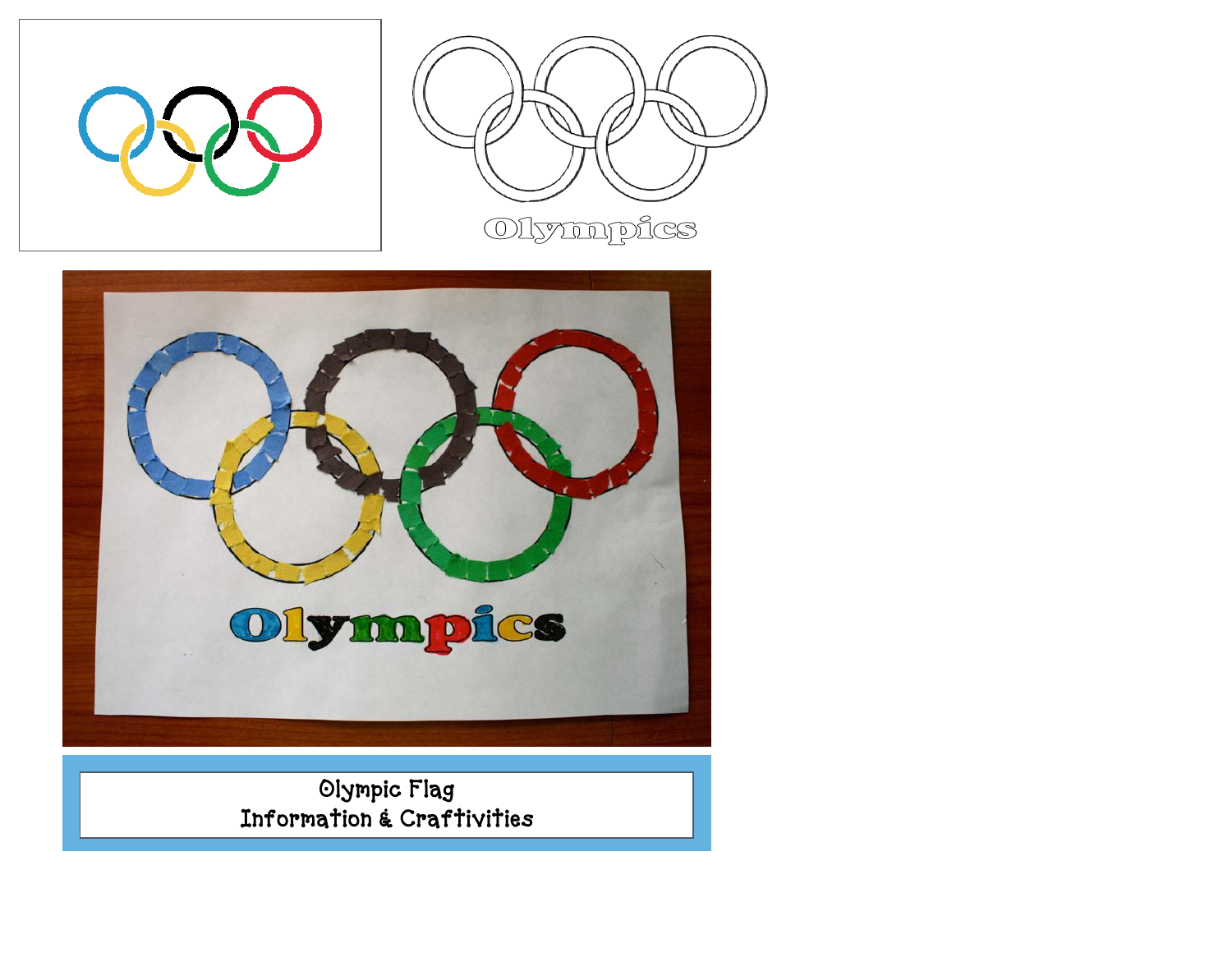

Display this sample so that your students know what colors to color their rings.

[TeachWithMe.com](http://TeachWithMe.com)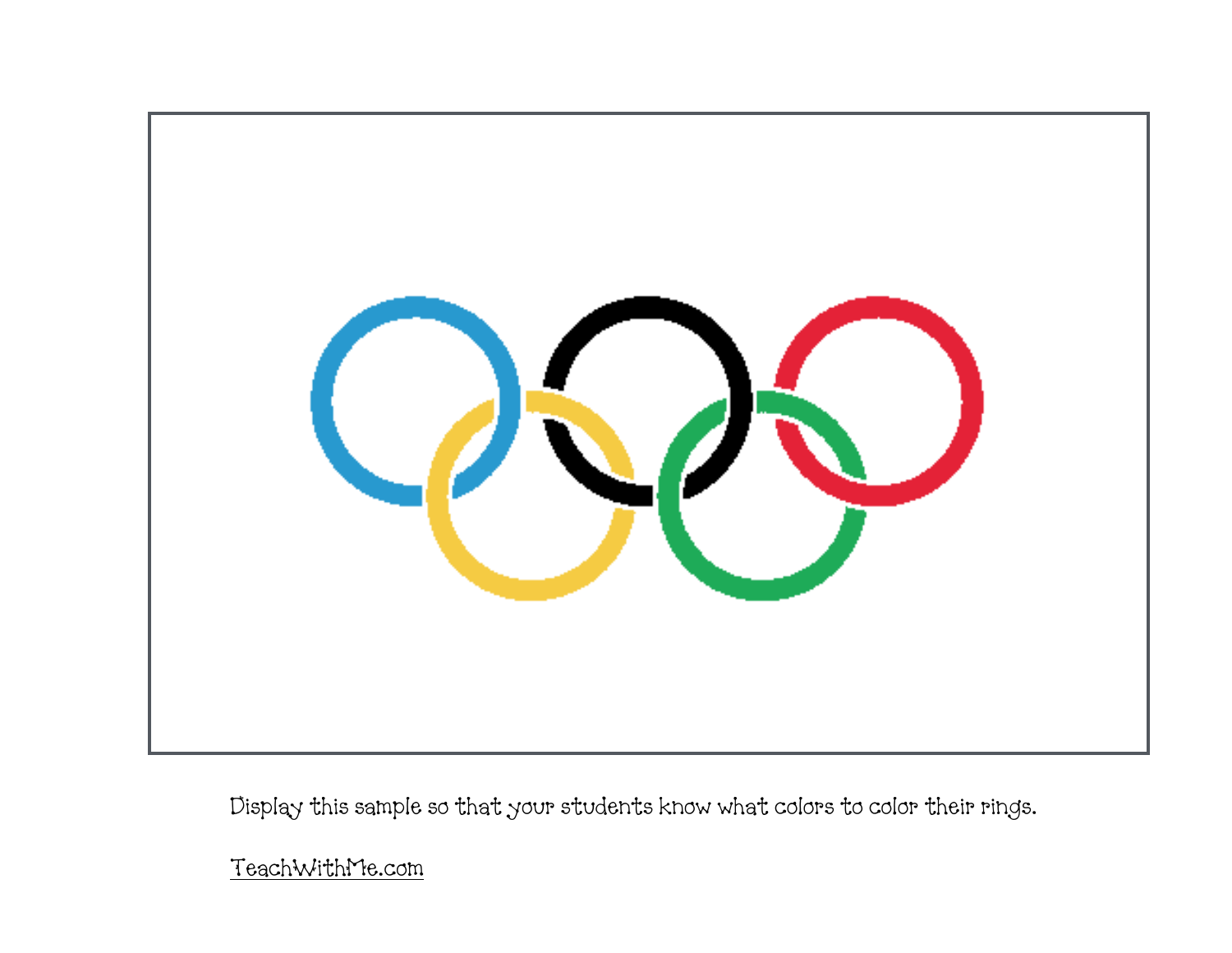

TeachWithMe.com

Students can either color the rings or have them rip and tear pieces off 1/2 inch strips of colored paper. Make sure you put up the sample color guide so that students know the order in which they should color the rings. They can also color in the letters of olympics the various colors.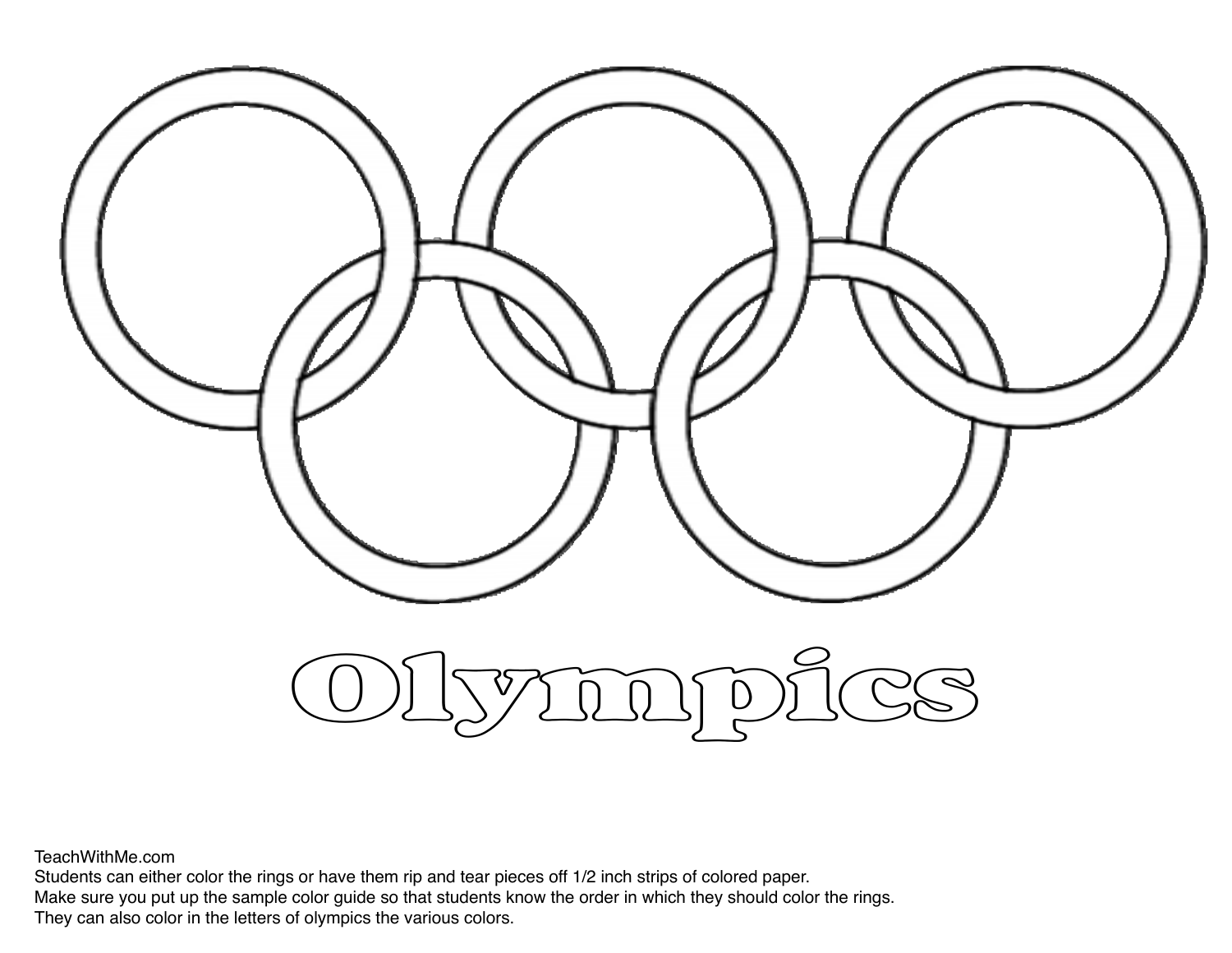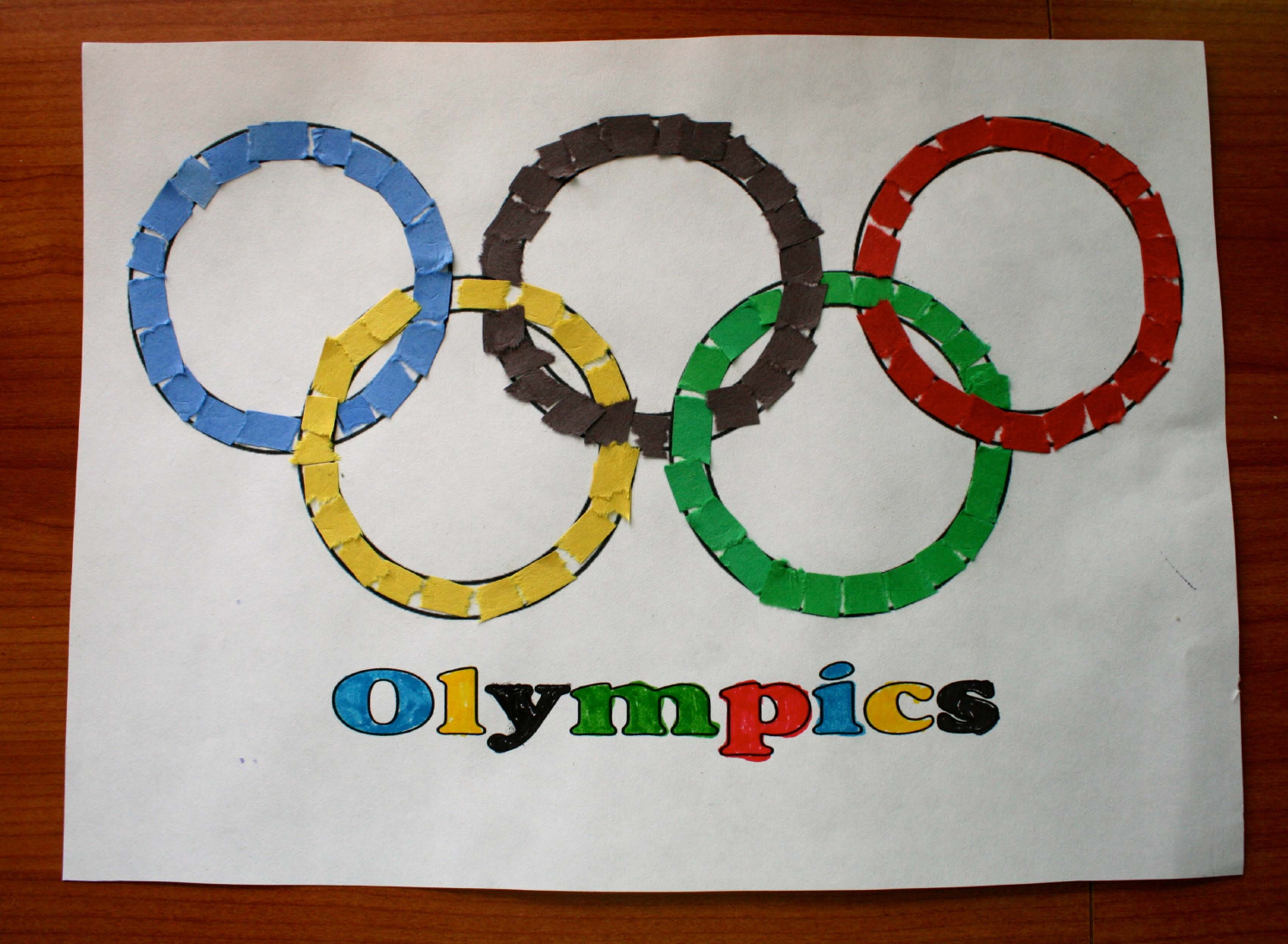

[TeachWithMe.com](http://TeachWithMe.com)

Run off on white construction paper.

Trim and have students color their Olympic flag the appropriate colors.

Share some of the interesting background facts with about the Olympic flag and rings, with your students before they begin. Display the colored sample, so that students know which colors to color the rings.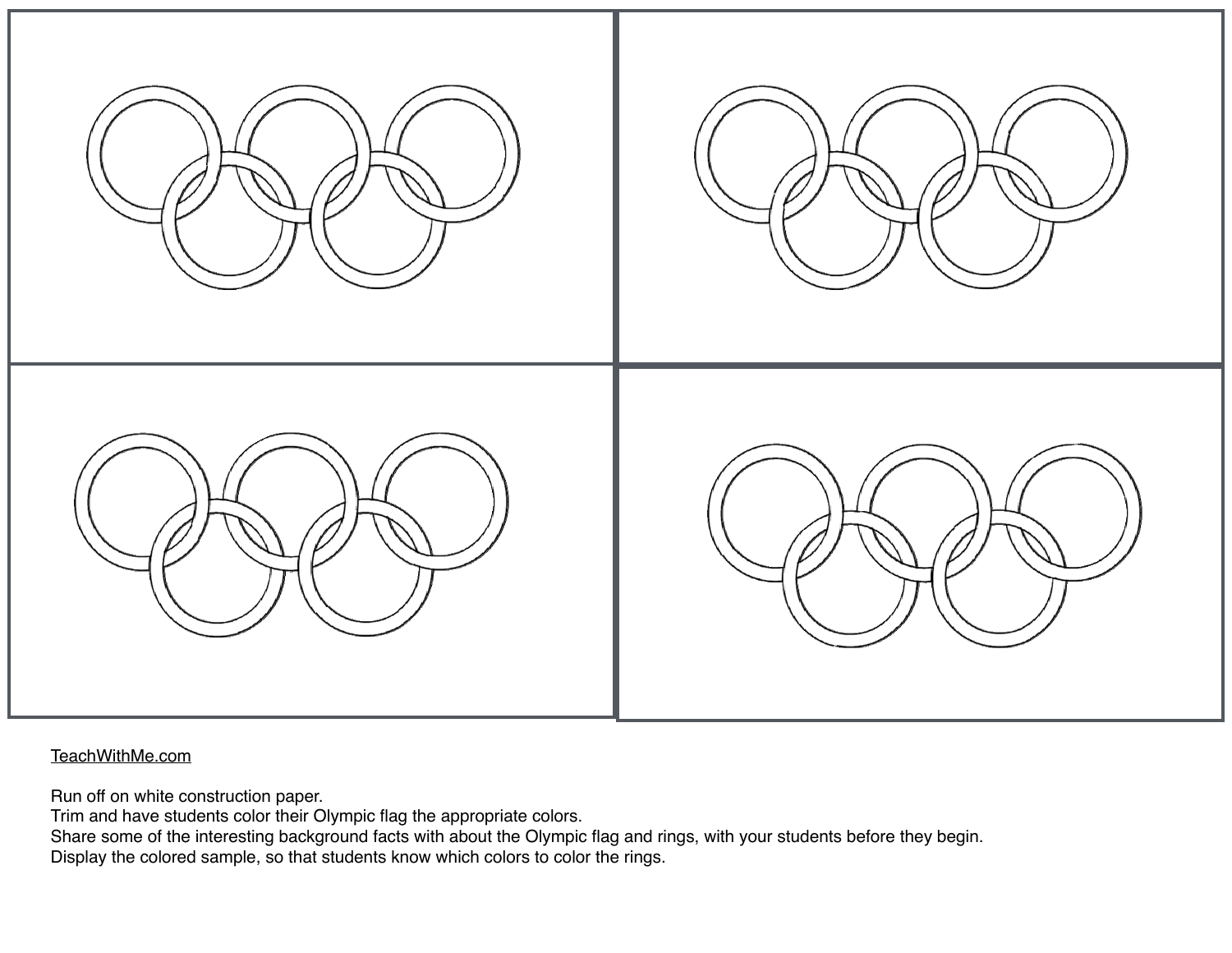## Interesting Information About The Olympic Rings and the Olympic Flag



The official Olympic flag has five interlocking rings.

The colors of the rings are: blue, yellow, black, green, and red.

The background of the flag is white.

The rings represent the five parts of the world that were joined together in the Olympic movement: America, Africa, Asia, Australia and Europe.

Pierre de Frédy, Baron de Coubertin (1863-1937) was a French educator and sportsman. He is credited with reviving the Olympic Games in 1896.

Pierre is also the one who designed the flag of the Olympics. Although sources vary on the date, (1912, 1913, 1914) every one credits Coubertin with the design.

According to Coubertin, the ring colors with the white background stand for those colors that appeared on all the national flags that competed in the Olympic games at that time.

 *"...the six colors [including the flag's white background] thus combined reproduce the colors of all the nations, with no exception. The blue and yellow of Sweden, the blue and white of Greece, the tri-colors of France, England and America, Germany, Belgium, Italy, Hungary, the yellow and red of Spain next to the novelties of Brazil or Australia, with old Japan and new China. Here is truly an international symbol."*